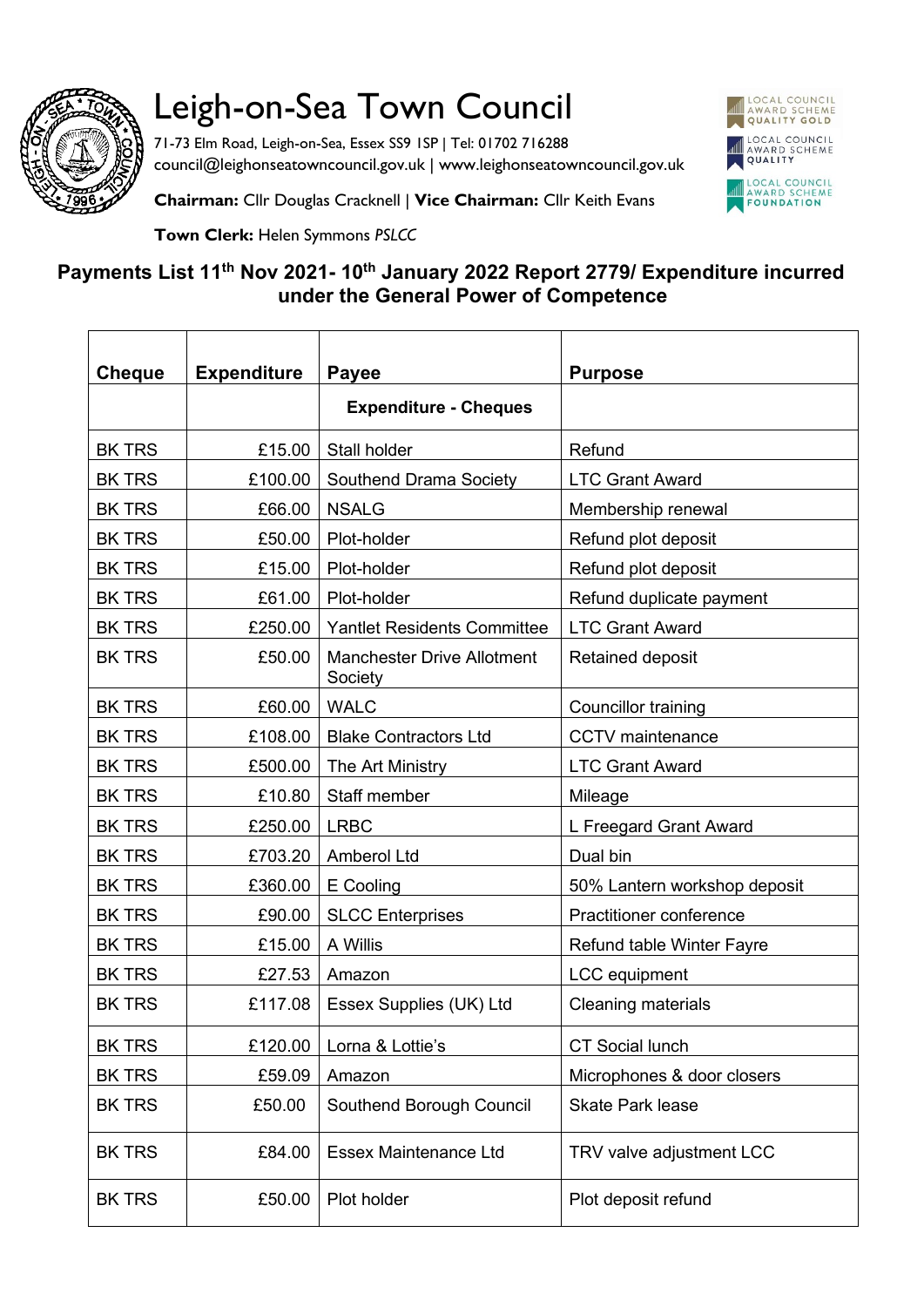| <b>BK TRS</b> | £50.00   | Southend BC                                  | <b>Skate Park lease</b>                                            |
|---------------|----------|----------------------------------------------|--------------------------------------------------------------------|
| <b>BK TRS</b> | £84.00   | <b>Essex Maintenance</b>                     | TRV valve adjustment LCC                                           |
| <b>BK TRS</b> | £50.00   | N Champion                                   | Plot deposit refund                                                |
| <b>BK TRS</b> | £500.00  | Leigh Folk Festival Assoc                    | <b>LTC Grant Award</b>                                             |
| <b>BK TRS</b> | £99.00   | Lorna & Lottie's                             | <b>CT Social lunches</b>                                           |
| <b>BK TRS</b> | £45.53   | Viking                                       | Stationery                                                         |
| <b>BK TRS</b> | £406.00  | <b>SLCC Enterprises</b>                      | Membership renewal                                                 |
| <b>BK TRS</b> | £109.44  | Essex Supplies (UK) Ltd                      | <b>Cleaning materials</b>                                          |
| <b>BK TRS</b> | £68.03   | <b>Re-Essex Ltd</b>                          | Name badges                                                        |
| <b>BK TRS</b> | £75.00   | <b>Manchester Drive Allotment</b><br>Society | Retained deposits                                                  |
| <b>BK TRS</b> | £434.26  | Amazon                                       | Safety signs, mats and microwave                                   |
| <b>BK TRS</b> | £360.00  | E Cooling                                    | Lantern workshop                                                   |
| <b>BK TRS</b> | £3756.00 | Southend BC                                  | Table tennis table & multi-use picnic<br>tables                    |
| <b>BK TRS</b> | £115.62  | James Todd & Co Ltd                          | Payroll processing                                                 |
| <b>BK TRS</b> | £19.28   | Mark One Hire Ltd                            | Acrow prop hire                                                    |
| <b>BK TRS</b> | £66.17   | <b>Couno Office Solutions Ltd</b>            | Photocopying                                                       |
| <b>BK TRS</b> | £56.00   | Plot holder                                  | Refund duplicate payment                                           |
| <b>BK TRS</b> | £14.49   | CT member                                    | Refund                                                             |
| <b>BK TRS</b> | £48.00   | Lorna & Lottie's                             | <b>CT Social lunches</b>                                           |
| <b>BK TRS</b> | £1149.40 | Southend BC                                  | Hedge cutting at allotments & hire<br>charge Leigh Library Gardens |
| <b>BK TRS</b> | £60.00   | G W Gill                                     | <b>Entertainment at CT Social Club</b>                             |
| <b>BK TRS</b> | £3500.00 | Southend BC                                  | <b>Rent LCC</b>                                                    |
| <b>BK TRS</b> | £1836.00 | VIP Security (Essex) Ltd                     | Security at Leigh Library Gardens<br>events                        |
| <b>BK TRS</b> | £27.40   | Councillor                                   | <b>Travel expenses</b>                                             |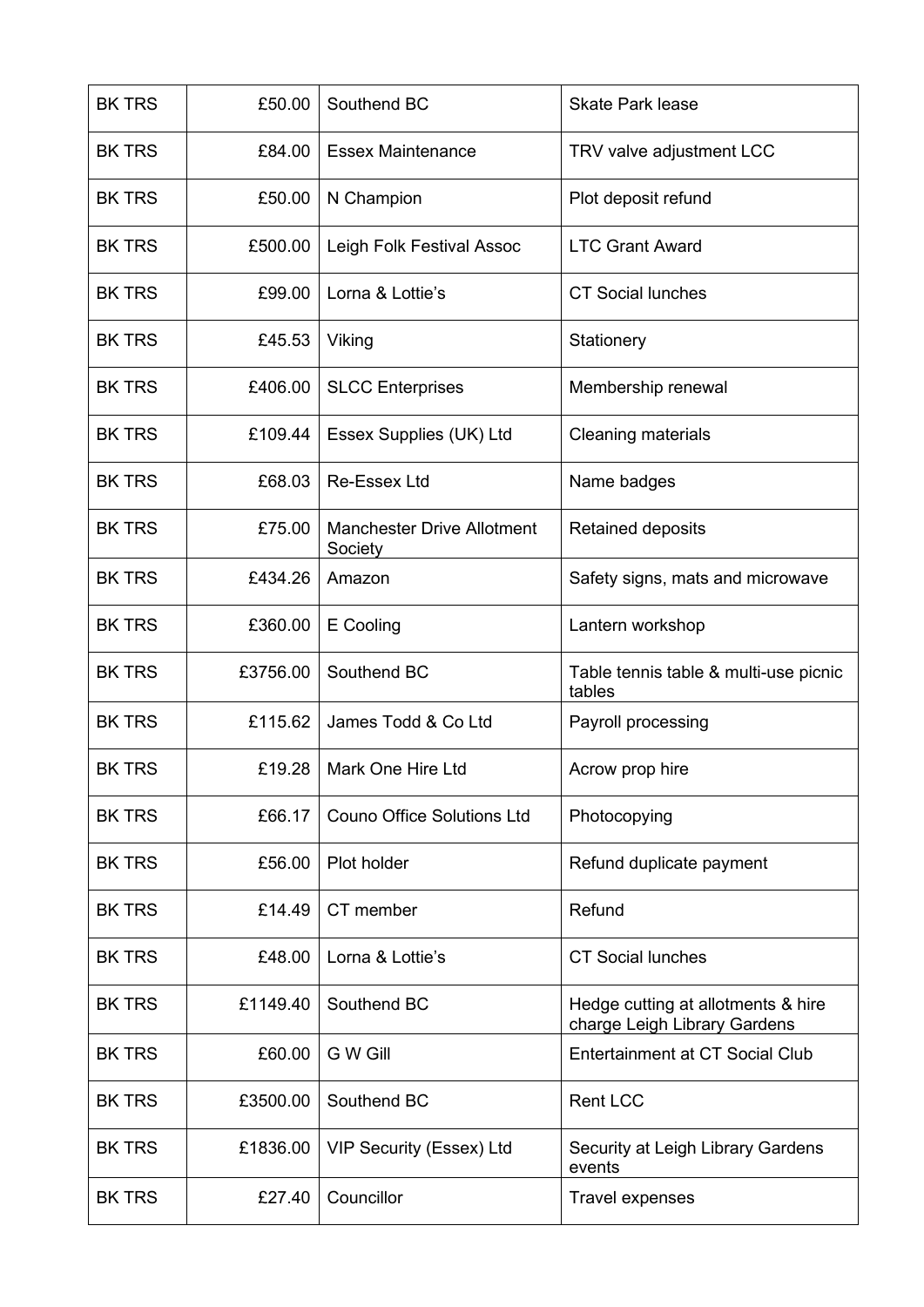| <b>BK TRS</b> | £31.46  | Amazon                                                       | Safety signs                              |
|---------------|---------|--------------------------------------------------------------|-------------------------------------------|
| <b>BK TRS</b> | £150.00 | PFS Group Ltd                                                | Fire alarm service                        |
| <b>BK TRS</b> | £115.62 | James Todd & Co Ltd                                          | Payroll processing                        |
| <b>BK TRS</b> | £17.39  | <b>Viking Direct</b>                                         | Stationery                                |
| <b>BK TRS</b> | £56.15  | <b>Couno Office Solutions Ltd</b>                            | Photocopying                              |
| <b>BK TRS</b> | £75.00  | <b>Salvation Army</b>                                        | Donation re LLG Christmas event           |
| <b>BK TRS</b> | £10.00  | Stall holder                                                 | Refund pitch fee                          |
| <b>BK TRS</b> | £36.00  | Plot holder                                                  | Refund duplicate payment                  |
| <b>BK TRS</b> | £96.00  | Room hirer                                                   | Refund room hire                          |
| <b>BK TRS</b> | £80.00  | <b>Essex Community First Aid</b><br><b>Events Volunteers</b> | First Aid cover at LLG Christmas<br>event |
| <b>BK TRS</b> | £50.00  | Plot holder                                                  | Refund plot deposit                       |
| <b>BK TRS</b> | £19.93  | Mark One Hire                                                | Acrow prop hire                           |
|               |         |                                                              |                                           |
|               |         |                                                              |                                           |
|               |         | <b>Expenditure - Imprest</b><br><b>Items</b>                 |                                           |
|               | £593.53 | <b>Catering Hygiene Specialist</b>                           | Fridge - Leigh Larder                     |
|               | £60.00  | <b>Belle Rose</b>                                            | <b>Floral tributes</b>                    |
|               | £47.94  | Defib Warehouse                                              | Defib pads                                |
|               | £11.99  | Zoom Communications                                          | Subscription                              |
|               | £92.49  | <b>Elegant Event Essentials</b>                              | 8 x Tablecloths                           |
|               | £111.79 | <b>Vinyl Banners</b>                                         | Events banners                            |
|               | £100.00 | Potherbs                                                     | 2 x Christmas trees                       |
|               | £21.00  | Southend BC                                                  | <b>TENS notice Leigh Library Gardens</b>  |
|               | £2.00   | <b>OM News</b>                                               | <b>Milk</b>                               |
|               | £16.98  | The Factory Shop                                             | Christmas lights                          |
|               | £10.50  | Timpson                                                      | Keys Leigh Library Gardens                |
|               | £1.30   | <b>Tesco</b>                                                 | <b>Milk</b>                               |
|               | £1.00   | <b>OM News</b>                                               | <b>Milk</b>                               |
|               | £340.00 | <b>Benfleet Scrap Co</b>                                     | Skip allotments                           |